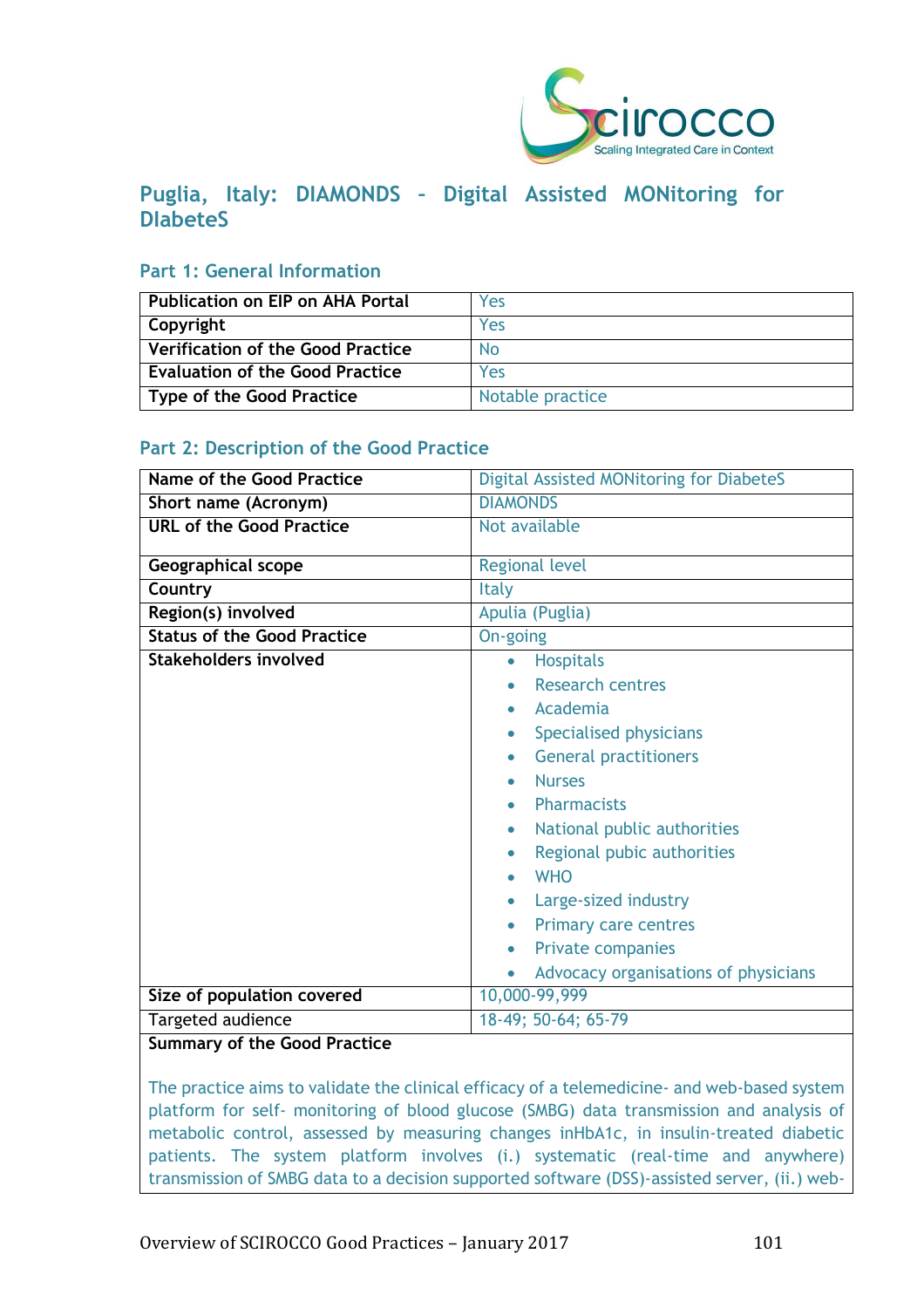

based analysis of data, and (iii.) feedback on patients and medical staff to implement metabolic control. Additional aims include assessments of patients' adherence to perform SMBG, analysis of the specific and overall quality of glucose control, identification of situations predictive of hypoglycaemic and/or hyperglycaemic episodes, and detection of episodes of hypoglycaemia and sustained hyperglycaemia.

It is to be expected that use of the telemedicine- and web-bases system platform will result in improved metabolic control as compared with standard of care, as shown by a greater decrease in HbA1c from baseline. In addition, it will potentially result in better quality of glucose monitoring and control (e.g., appropriateness of SMBG testing, glucose excursions, indexes of glucose variability) and frequency and severity of hypoglycaemic episodes. Also, quality of life should be improved in the telemedicine group. Thus, patients and physicians will be provided with a tool that allows to verifying the appropriateness of SMBG in relation to the diabetes status, and this will be also relevant to "payers" (false glucose reporting and data collection will be avoided, patient/physician interaction will be optimized while limiting the number of medical visits).

**Key words:** diabetes mellitus, self-monitoring of blood glucose, insulin therapy, digital transmission, decision supported software

**Good practice being part of the larger programme**

Yes.

Additional practices are ongoing or have been already validated in specific cohorts of patients with diabetes and nephropathy, and diabetes and cardiovascular diseases.

**Challenges / problems addressed by the good practice**

1. Provide patients and physicians with a tool that allows to verify the appropriateness of SMBG in relation to the diabetes status.

2. Analyze the quality of glucose control with new parameters (extent of hyper/hypoglycaemia episodes, risk of hyper/hypoglycaemia, glucose levels related to meals, hyper/hypoglycaemia episodes and emergencies).

3. Provide immediate feed-back to the patient to manage severe hypoglycaemia/ hyperglycaemia.

4. Provide patient with detailed information on glucose data which may strengthen perception of diabetes control.

5. Avoid false glucose reporting and data collection.

**Importance of the challenges / problems before starting to implement good practice**

1. Execution of SMBG often is carried out without being conform to current guidelines (e.g., less frequent or more frequent than recommended).

2. Patients with diabetes, especially insulin-treated, often show inadequate glucose control due to episodes of hyper/hypoglycaemia, and emergencies.

3. Patients are often alone while managing severe hypoglycaemia/ hyperglycaemia.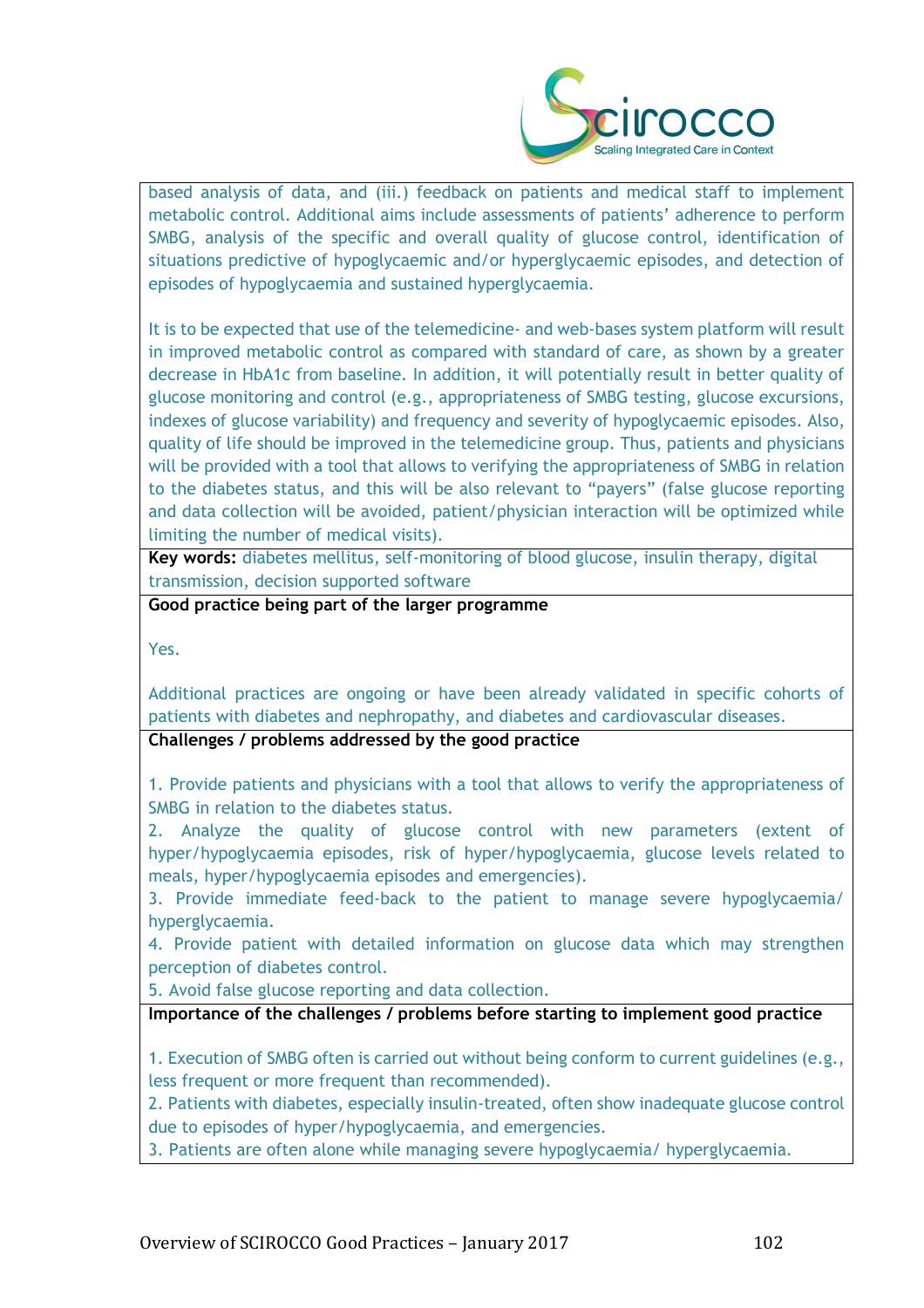

4. Patients need information on glucose data which may strengthen their perception of diabetes control and adherence to therapy – adherence to diabetes therapy is by far suboptimal.

5. Patients report false glucose data related to SMBG in 25-30% of cases.

#### **Environment before the good practice was implemented**

Patients with diabetes on insulin therapy rely on SMBG to identify states of inadequate glucose control and adjust therapy. They often test themselves too frequently or less than recommended, generating a significant waste of glucose strips or lack of accurate information on their glucose levels, respectively. Furthermore, such patients are at high risk of hypoglycaemia and are alone when such episodes occur with significant including life-threatening risks. Improvement of glucose control in type 1 and type 2 diabetic patients on insulin-therapy is largely needed (>50% show HbA1c levels >7%). Adherence to diabetes therapy is less than optimal and currently averages around 60% in patients taking insulin injections. Another problem is that patients may report false glucose data while performing SMBG due to fear or non-acceptance of the diseases (25-30% of cases according to recent reports). This is a further barrier to achieving an adequate glucose control.

**Key innovative elements of the good practice and how the good practice improved situation compared to previous practice**

1. Allowed to verify the appropriateness of SMBG in relation to the diabetes status and to identify a significant proportion of patients not performing SMBG according to current guidelines.

2. Enabled timely (real-time) identification of patients with uncontrolled diabetes before the scheduled visit, as well as patients at risk of hyper/hypoglycaemia and specific hypoglycaemia emergencies.

3. Provided immediate feedback to the patient to manage severe hypoglycaemia/hyperglycaemia.

4. Provided patients with detailed information on glucose data which may strengthen perception of diabetes control.

5. Avoided false glucose reporting and generated data collection suitable for scientific analyses.

## **Part 3: Transferability of the Good Practice**

|                                                |  |  | <b>Cost-effectiveness of the good practice</b> Equal costs, deteriorated outcomes |
|------------------------------------------------|--|--|-----------------------------------------------------------------------------------|
| (including all kind of costs and outcomes such |  |  |                                                                                   |
| as better health, quality of life or other     |  |  |                                                                                   |
| resources)                                     |  |  |                                                                                   |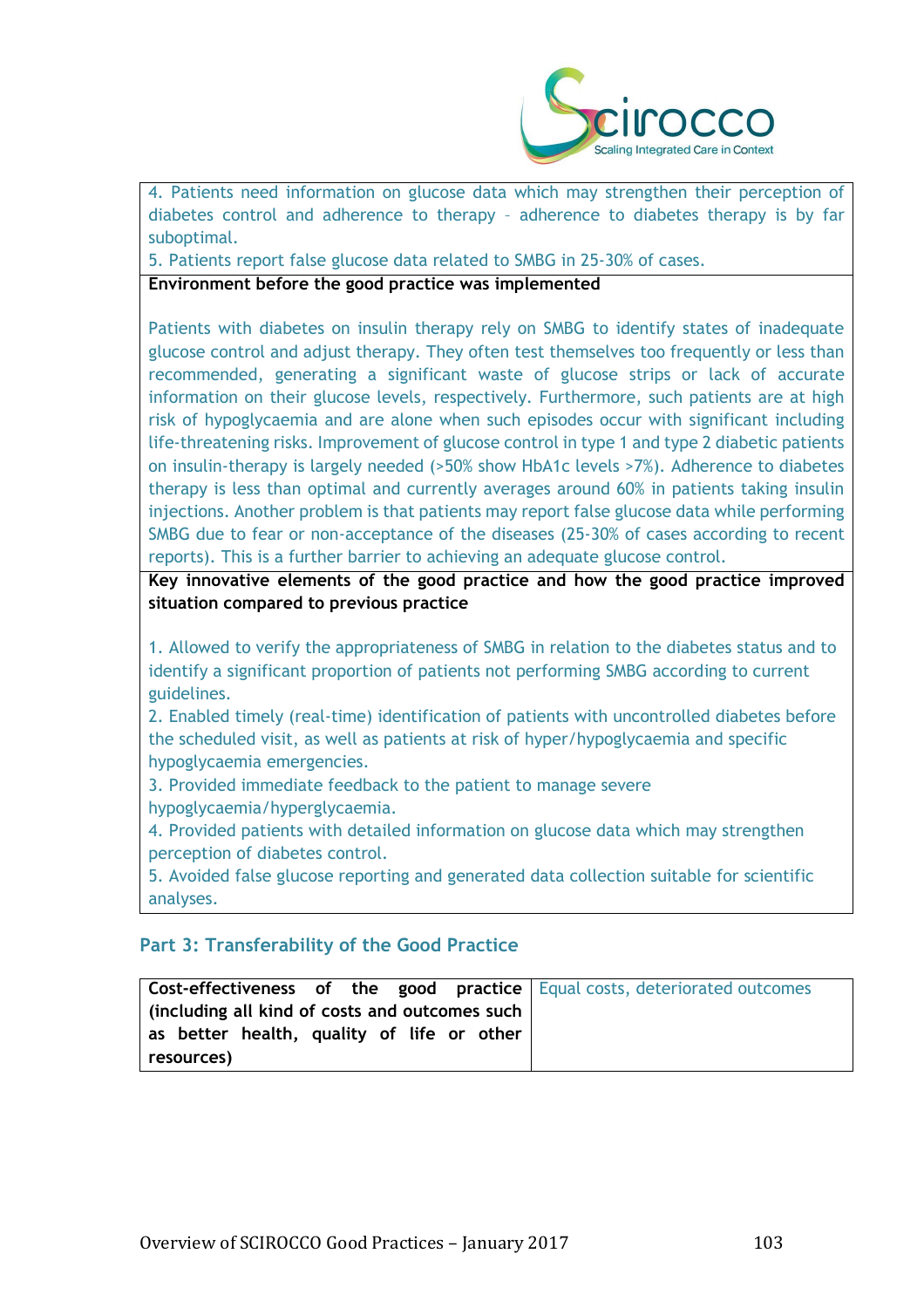

## **Resources required for the deployment of the good practice (personnel, equipment, facilities, ICT and other resources required)**

Patients using the practice perform SMBG using a smartphone-connected glucometer modified for USB cable connection to smartphone. The smartphone is implemented with a software for real-time collection and transmission of measured glucose values to the remote server. Thus, the glucometer is made «hot» for real-time and anywhere data transmission. In addition, at the time of blood glucose measuring, the patient enters information on whether the measurement is being performed in the pre-prandial, postprandial or absorptive periods, and indicates which meals the measurement refers to (i.e., breakfast, lunch, dinner, snack). SMBG results are immediately transmitted to the remote server, which performs data collection and analysis, and provides feedback to the patient and the medical staff according to pre-defined specific algorithms (Decision Supported Software, DSS). Thus, states of inadequate glucose control can be identified, and the contacts between the patients and the diabetes medical team are intensified via SMS and/or phone calls. A specific algorithm, which has been incorporated into the DSS, allows the patients to self-calculate the dose of basal insulin to be administered according to the measured fasting blood glucose levels for consecutive periods of three days. Glucose data and analyses are made accessible to the patients and medical staff anytime and anywhere via the web. Patients are also assisted by the diabetes medical team located at or connected with a call centre (24-hours/day, 7 days/week), which is alerted by the DSSsupported server in case of emergencies (e.g., severe hypoglycaemia).

| <b>Total budget of the Good Practice</b>                                                                   | €100.00-€499,999       |
|------------------------------------------------------------------------------------------------------------|------------------------|
| Source of funding                                                                                          | <b>Private funding</b> |
| . The constant of the state of the state of the state of the following $\theta$ and $\theta$ are stated in |                        |

#### **The main actions that have to be done to deploy the Good Practice**

Patients have to be followed through a web-based electronic CRF (GlucoonlineTM eCRF), thus the medical staff has to be instructed to periodically check the GlucoonlineTM eCRF and be also automatically alerted by the DSS-supported server when specific patients (i.) perform SMBG sub-optimally (e.g., too infrequent or temporally inadequate testing), (ii.) show poor glucose control, (iii.) go beyond thresholds set for hypoglycaemia/hyperglycaemia (e.g., too many glucose values off target within a specific time frame), (iii.) experience severe hypoglycaemia or sustained hyperglycaemia. Under these conditions, irrespective of the planned study visits, the medical staff can make appropriate interventions, including patient counselling via phone/SMS or arrange a medical visit if needed. If a patient has SMBG value <40 mg/dl, he/she receives an SMS on the smartphone with instructions on how to correct hypoglycaemia; the medical team potentially phones the patient or have an emergency car go to the patient's site (free public health service available in Italy) if needed and depending on the severity and evolution of the hypoglycaemic episode. All patients undergo an educational session to ascertain that they adequately perform SMBG. They need to learn how to (i.) use the glucometer/smartphone platform, (ii.) access their personal GlucoonlineTM eCRF on the web and visualize selected information on their glucose control, (iii.) interpret specific glucose abnormalities, and (iv.) refer themselves to the medical staff irrespective of the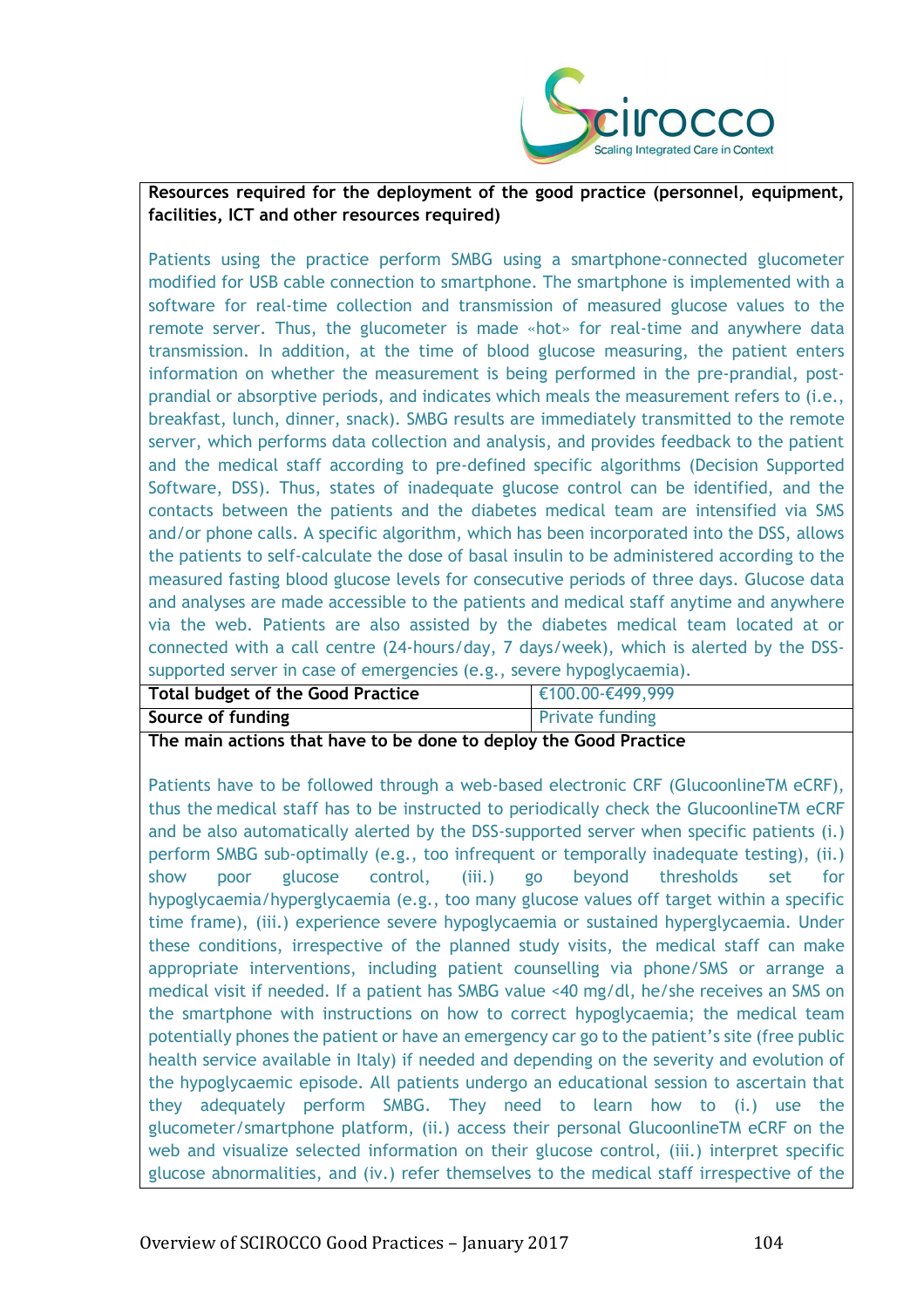

planned study visits if needed, (iv.) use of the DSS-delivered algorithm to self-titrate the dose of basal insulin on the basis of fasting blood glucose levels.

#### **Issues during the implementation of the Good Practice**

1. Finding adequate financial support.

2. Motivating patients to use the new practice before enrolment.

3. Performing long-term follow-up of the patients, since they tend to be less motivated over time.

**Additional resources required to scale up Good Practice**

Yes.

The practice can be scaled up provided that there is adequate financial support to purchase new devices and to recruit medical personnel and nurses to educate and follow-up the patients. There is no need to acquire different instrumentation or higher-level systems of work organisation, since the practice allows scaling up in a modular fashion.

**Basis to support sustainability of the Good Practice**

The practice was already shown to be feasible on a cohort of 200 insulin-treated patients with type 1 or type 2 diabetes where the expected outcomes have been largely achieved. Even though the practice has higher costs due to purchasing of the devices, software setting-up/customisation and personnel recruitment (€750 per patient/year), it may translate into significantly lower costs due to savings from improved outcomes (better glucose control translates into fewer diabetes complications), appropriateness of SMBG performance and fewer hospitalisations (e.g., due to hypoglycaemia). This is particularly relevant considering that the practise is intended at the moment to be offered to insulintreated patients with diabetes who are at high risk of hypoglycaemia. In the Apulian region during the period 2002-2010 - 385,527 subjects, 92% with type 2 diabetes, underwent 10,362 hospitalisations due to severe hypoglycaemia, with a total cost of € 31,256,985 (average cost per patient:  $\epsilon$  3,016).

**Evidence to observe the Good Practice**

A practice report A webpage A visit to an implementation site <http://www.diamonds-trial.net/diamonds/>

## **Part 4: Viability assessment of the Good Practice**

#### **Time needed to deploy the Good Practice**

Less than a year.

1. Meetings with local health authorities to assess interest in the new practice.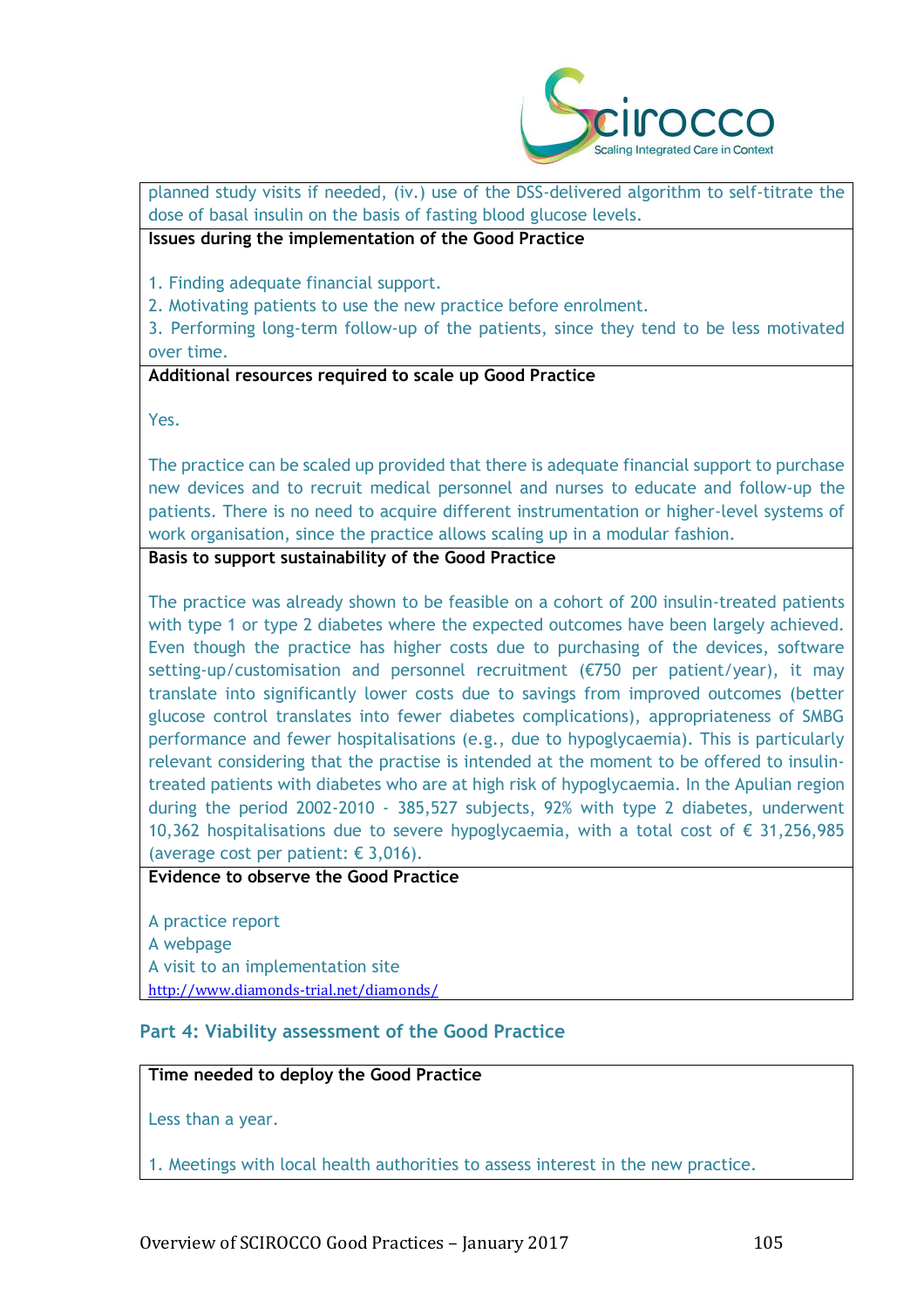

- 2. Involvement of industries producing glucometers.
- 3. Meetings with specialized physicians and nurses.

4. Meetings with patients' organisations.

**Investment per citizens / patient / client in terms of financial resources**

Between €100 – €1.000 per targeted citizen / patient.

The practice was already shown to be feasible on a cohort of 200 insulin-treated patients with type 1 or type 2 diabetes where the expected outcomes have been largely achieved. Even though the practice has higher costs due to purchasing of the devices, software setting-up / customization and personnel recruitment  $(E750$  per patient/year), it may translate into significantly lower costs due to savings from improved outcomes (better glucose control translates into fewer diabetes complications), appropriateness of SMBG performance and fewer hospitalizations (e.g., due to hypoglycaemia). This is particularly relevant considering that the practice is intended at the moment to be offered to insulintreated patients with diabetes who are at high risk of hypoglycaemia. In the Apulian region during the period 2002-2010 - 385,527 subjects, 92% with type 2 diabetes, underwent 10,362 hospitalizations due to severe hypoglycaemia, with a total cost of € 31,256,985 (average cost per patient:  $\epsilon$  3,016).

**Evidence behind the Good Practice**

Documented evidence. Evidence is based on systematic qualitative and quantitative studies.

We have recently developed a telemedicine system [Glucoonline®, 2011], which consists of a smartphone-connected glucometer, a software- implemented smartphone for real-time and anywhere blood glucose data collection and transmission to a remote server, and a Decision Supported Software (DSS)-assisted server capable of performing data collection and analysis, and providing feed-back to the patient and the medical staff according to predefined specific algorithms. A pilot study showing the feasibility of using this system in 10 individuals with type 1 diabetes treated with a multiple daily injection (MDI) regimen over a 3-month period has been already carried out [Giorgino F, data on file]. A clinical trial using this system is running (Clinicaltrials #NCT01804803) to assess its efficacy in insulintreated individuals with type 1 or type 2 diabetes mellitus. Interim analyses have been carried out, which show satisfactory outcomes in terms of improved metabolic control, assessed by measuring changes inHbA1c, improved patients' adherence to perform SMBG according to current guidelines, improved specific and overall quality of glucose control, and detection of episodes of hypoglycaemia and states of sustained hyperglycaemia.

#### **Maturity of the Good Practice**

There is evidence that the practice is economically viable and brings benefits to the target group. Further research and development is needed in order to achieve market impact and for the practice to become routine use.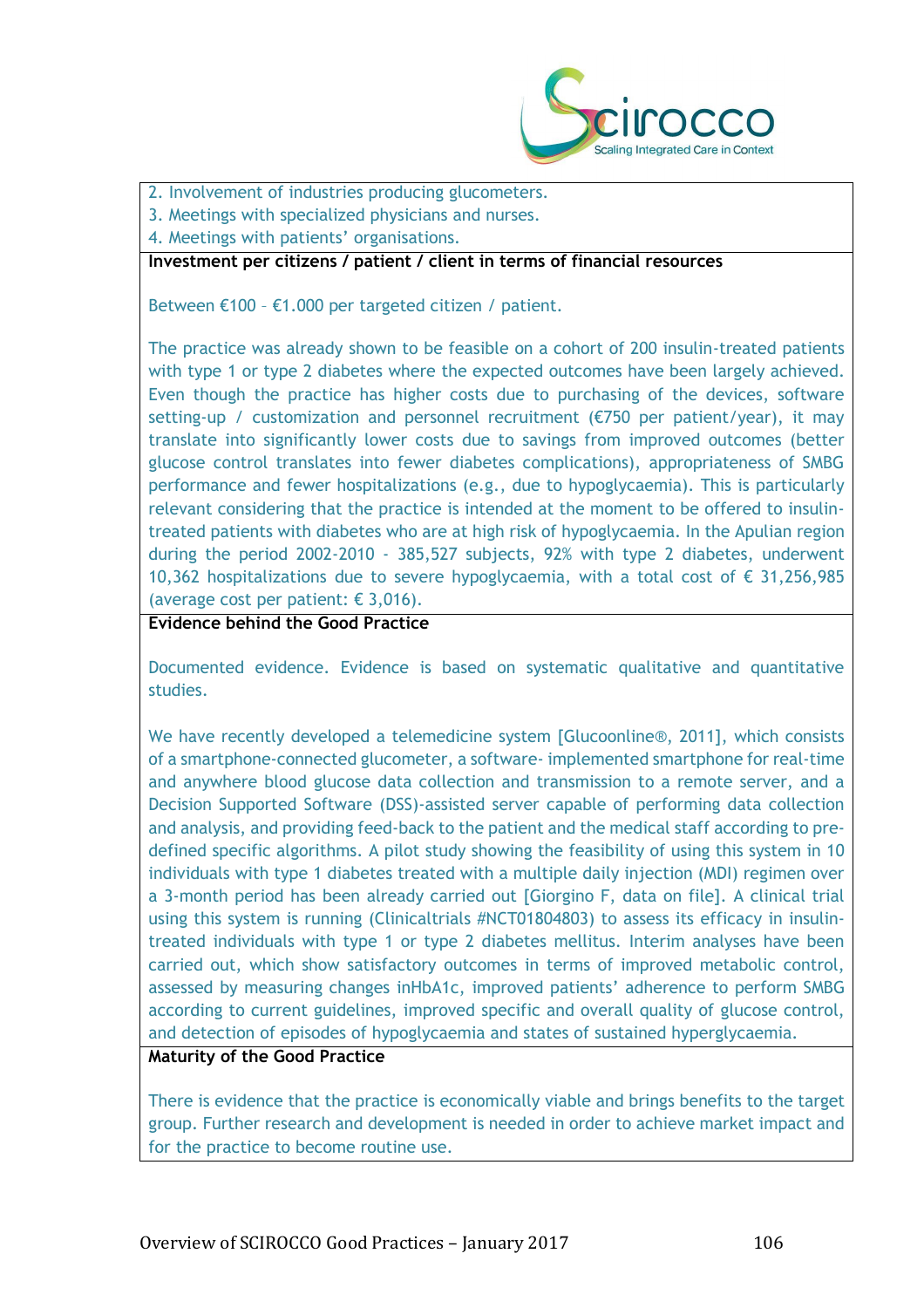

#### **Estimated time of impact of the Good Practice**

Medium impact – e.g. shortly beyond the pilot project period **Impact observed**

Better quality of life (societal).

The practice was already shown to be feasible on a cohort of 200 insulin-treated patients with type 1 or type 2 diabetes, in which the expected outcomes have been largely achieved. Even though the practice has higher costs due to purchasing of the devices, software setting-up/customization and personnel recruitment (€750 per patient / year), it may translate into significantly lower costs due to savings from improved outcomes (better glucose control translates into fewer diabetes complications), appropriateness of SMBG performance and fewer hospitalizations (e.g., due to hypoglycaemia). This is particularly relevant considering that the practice is intended at the moment to be offered to insulintreated patients with diabetes who are at high risk of hypoglycaemia. In the Apulian region during the period 2002-2010 - 385,527 subjects, 92% with type 2 diabetes, underwent 10,362 hospitalizations due to severe hypoglycaemia, with a total cost of € 31,256,985 (average cost per patient:  $\epsilon$  3,016).

**Transferability of the Good Practice**

Ready for transfer, but the innovative practice has not been transferred yet. The innovative practice has been developed on local/regional/national level and transferability has been considered and structural, political and systematic recommendations have been presented. However, the innovative practice has not been transferred yet.

Meetings with local health authorities to assess interest in the new practice have been carried out, and industries producing glucometers have been involved. The results of the new practice have been presented in local, national and international meetings with specialized physicians and nurses. Meetings with patients' organisations are ongoing.

| Name of the organisation    | Azienda Ospedaliero-Universitaria Policlinico<br>Consorziale di Bari Universitò degli Studi di Bari<br><b>Aldo Moro</b>                                                                                                                                                                                          |
|-----------------------------|------------------------------------------------------------------------------------------------------------------------------------------------------------------------------------------------------------------------------------------------------------------------------------------------------------------|
| Address of the organisation | Piazza Giulio Cesare, 11 Bari 70124<br><b>Italy</b>                                                                                                                                                                                                                                                              |
| Type of organisation        | Hospitals, Research centres, academia                                                                                                                                                                                                                                                                            |
| Name of the contact person  | Francesco Giorgino, M.D., Ph.D. Professor of<br>Endocrinology Chairman, Department of Emergency<br>and Organ Transplantation Head, Section of Internal<br>Medicine, Endocrinology, Andrology and Metabolic<br>Diseases Director, Postgraduate School<br>in<br>Endocrinology and Metabolic Diseases University of |

## **Part 5: Your organisation**